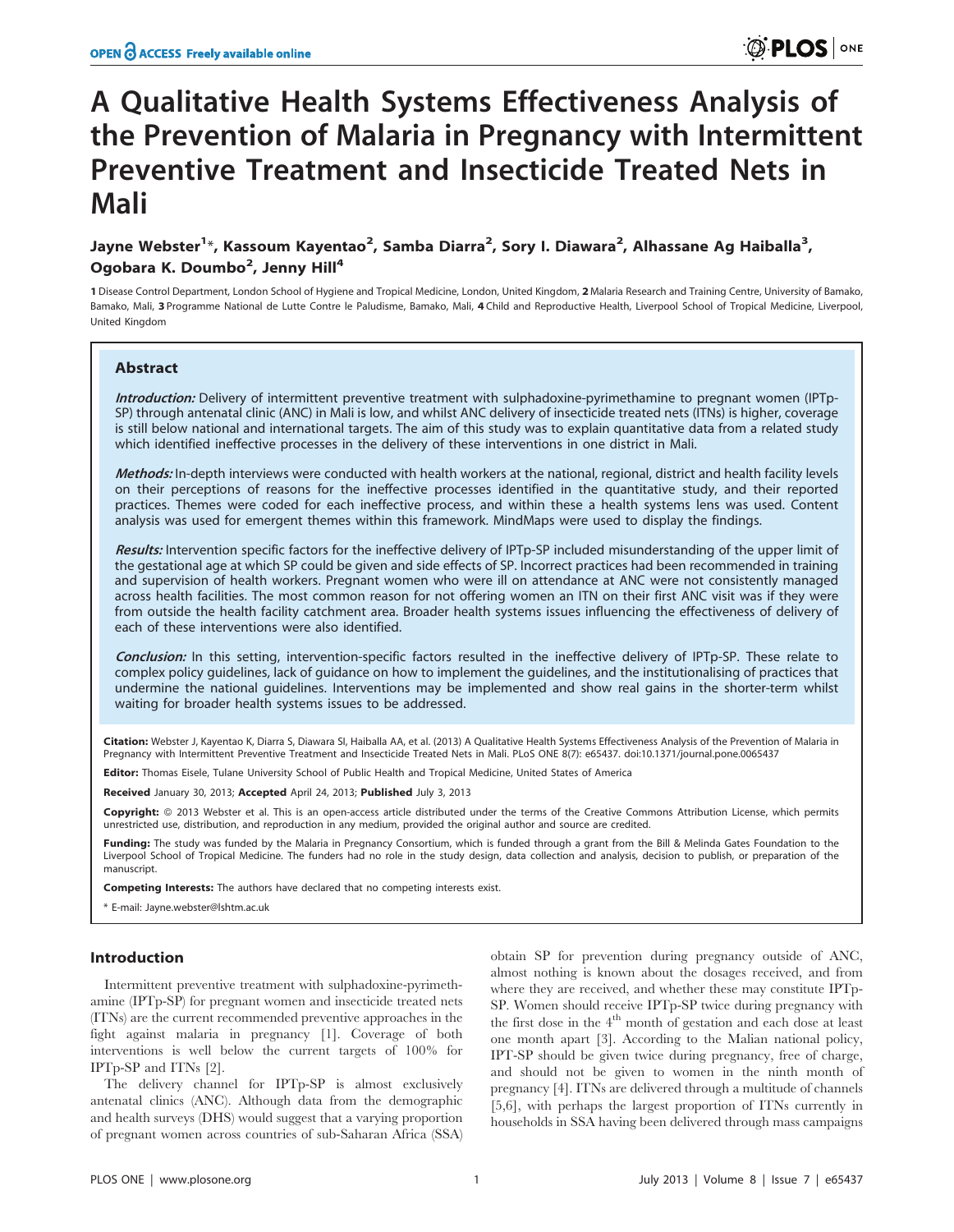

Figure 1. Factors reducing the effectiveness of receiving any IPTp-SP by pregnant women of eligible gestation during an ANC visit. Note: SP, sulfadoxine-pyrimethamine; ANC, antenatal clinic; DOT, directly observed treatment; HIV+ve, human immune deficiency virus positive. doi:10.1371/journal.pone.0065437.g001

[6]. Nevertheless, countries of SSA also have a policy of delivery of ITNs through ANC to pregnant women [7], and some countries have achieved considerable coverage within households through this channel [8].

In Mali both IPTp-SP and ITNs are delivered through ANC and whilst 71% of women access ANC at least once, the disparities in this access across socio-economic groups are very high [9]. The proportion of pregnant women receiving at least one dose of IPTp-SP as measured in this same DHS was just 6.0%. Given the proven continuing effectiveness of IPTp-SP in Mali [10], it is important to understand the reason for these substantial missed opportunities, such that interventions can be designed and implemented to increase the proportion of women receiving this intervention.

A study was conducted in Segou District to 1) describe the health systems algorithm for delivery of IPTp-SP and ITNs, 2) to quantify the effectiveness of each of the intermediate processes in this algorithm, and 3) to identify predictors of effectiveness of intermediate process that were found to be ineffective (Webster et al Unpublished). The health systems algorithm defines each of the processes that need to occur for pregnant women to be given effective IPTp-SP, with each of these defined as intermediate processes. Ineffective intermediate processes were defined as those that were undergone by less than 80% of pregnant women. The delivery of IPTp-SP was found to be ineffective in the study setting. Two intermediate processes were found to be particularly ineffective which were: a pregnant woman being given any SP during the ANC visit observed; and being given IPTp-SP by directly observed therapy (DOT). Methods and results of the quantitative study are summarised in Box S1.

Here we report on a qualitative study undertaken approximately 18 months after the quantitative survey that sought to understand the reasons why these intermediate processes were found to be ineffective, together with the reasons why some pregnant woman were not offered an ITN, from the perspective of the health workers in the study sites. We use a health systems lens

through which to view health worker perspectives of the ineffective processes in the delivery of both IPTp and ITNs.

# Methods

# **Ethics**

The study was approved by the ethics committees of the Faculty of Medicine, Pharmacy, and Odonto-stomatology, University of Bamako, the London School of Hygiene and Tropical Medicine, and the Liverpool School of Tropical Medicine. Health workers gave signed consent for the in-depth interviews and for the use of anonymous quotes.

The study was undertaken in Segou District, Segou Region, Mali. The district has a total of 29 functioning health structures comprising 1 hospital, 1 district level health facility (Centre de santé de reference), and 27 community health centres (CSComs). At the time of the study there were 8 non-functional CSComs. The hospital serves as the regional referral centre and the Centre de Santé de Reference (CSRef) for district level referrals. An overview of the study setting was presented in the companion paper Webster et al Unpublished and further details of the health systems context are presented below.

## Sampling and study procedures

Health workers from the national, regional, district and health facility levels were purposively selected for the study to represent the views of a range of levels and roles within the health system. Health facilities included in the study were amongst those selected for the companion quantitative study. Health facility interviewees were either managers of the facility or ANC, or were at the frontline of delivery of ANC and delivery. Interviews were conducted with the health workers in French and the local language (Bambara), by one of the authors (SaD). Interview themes included: pregnant women's access to ANC, the services provided within ANC and the structure of these services, and the examinations and interventions delivered through ANC, including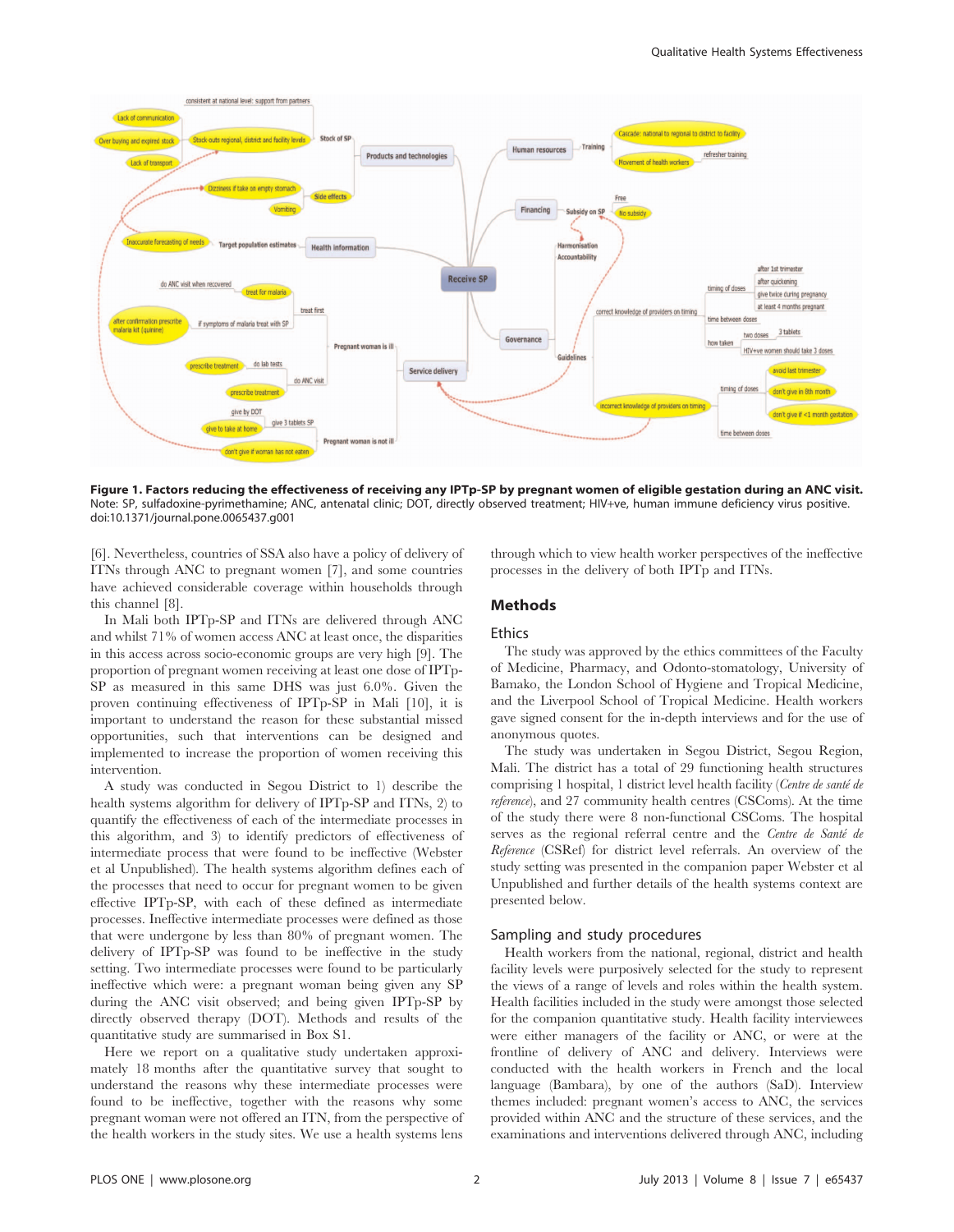Table 1. Diagnosis categories for ineffective implementation of the delivery of IPTp-SP and ITNs based upon quotes of health workers.

#### Receive any SP

#### Governance: misinterpretation/lack of knowledge of national guidelines

## a) Upper limit

"We give [IPTp-SP] to pregnant women from 4 months of pregnancy until 7 months. At the 8<sup>th</sup> month, it cannot be given." (Health worker 9)

"It is the first trimester and from  $8^{th}$  month that pregnant women must not take SP otherwise they can take it." (Health worker 13)

''If they come at 7 months, their next appointment will be 8 month, we cannot give SP, we can still assess the pregnancy.'' (Health worker 1)

#### a) Lower limit

''We provide iron tablets and SP. But if the pregnancy does not reach 1 month we do not provide SP.'' (Health worker 6)

#### Governance & Financing: charging for 'free' SP

''There was SP for sale each time the free SP finished. This was in controversy to what the policy said. ''(Health worker 4)''

#### Governance & Financing: lack of harmonisation

''For the SP, we have encountered difficulties because there are partners who started giving free SP to pregnant women while at the same time, SP was available for sale in the system. There was no harmonization'' (Health worker 10)

#### Financing

''SP is not for sale. However, the country is so big that there are maybe some people who do don't want to understand. Otherwise, there are directives, circulars, letters sent to all levels about the provision of free SP. Now the PPM [National Pharmacy of Mali] does not provide SP for sale. If there still exist SP to sell, that means that people decide themselves, to do it.'' (Health worker 10)

''But what happen is that because of the free distribution of SP as recommended by the national level, if free SP [from the government] is not available, some health centres buy SP in another place and cannot provide it free of charge because they paid it from other sources. So there will be a problem for that'' (Health worker 4)

''If free SP is in stock out, we have SP from other sources for sale. This is prescribed to pregnant women to buy. '' (Health worker 5)

#### Human resources: cascade training

''The initial training is organized at the national level with the trainers. We train people from the region that also train trainers of district level on IPTp-SP. The districts also train the matron and the midwives.'' (Health worker 10)

#### Products & technologies: SP side effects

''The problem is about adverse event that it creates when taken while stomach is empty. It [SP] can lead to dizziness, and trembles. This makes us worry about problem that could arrive like unconscious....... Some women have a stomach problem.'' (Health worker 12)

"A lady has told me that she vomited after she took SP while she had an empty stomach. Another told me that, when she took it she was not able to do anything, even to work.'' (Health worker 14)

#### Products & Technologies: stock-outs

''There is also a problem with the distribution, because there are some regions which even don't need inputs and they received systematically a big quantity.'' (Health worker 4)

''The districts started to experience stock out problem with SP. The districts have asked about SP, and we also asked the national level. Maybe the national level also does not have it...... As I said, we have sent our order, but we did not receive any answer yet...... It was about four months, we have faxed to the NMCP and the PPM, but we did not have answer yet.'' (Health worker 4)

#### Service delivery: give to take at home

''In rural areas it is not easy because most of the women come while stomach is empty and it is not easy to take [SP] right away. That is why the tablets are attached together in the plastic bag so that they can take it at home after they eat.'' (Health worker 9)

''Because we had this same problem with iron dose; we told them to take it with a piece of bread or at night when they go to bed. (Health worker 4)

#### Service delivery: don't give to take at home

''We ask them to eat, otherwise we do not give them [SP] to bring at home because some don't take it. .....We often demand them to take after eating, as generally it is the market days there is selling food in the market; since some women throw them we don't give them to bring at home.'' (Health worker 1)

''It seems that a woman delivered last Saturday and there was SP found in her bag. When we asked her why she did not take the SP she said that she forgot....... It is good that they don't carry at home otherwise they will not take it.'' (Health worker 8)

#### Service delivery: deal with illness first

''We start with illness by prescribing and do normal ANC later...... In case of disease, we give prescription. This does not stop the normal procedure of ANC visit.'' (Health worker 1)

''There are two possible cases. If they come for ANC visit and we discover that they are sick, we first do the treatment and give another appointment for the ANC visit. If they come for disease and we discover that they are pregnant, we also treat the disease and ask her to come back for ANC visit.'' (Health worker 6)

#### Service delivery: has malaria

''Some do not come for ANC visit, but only when they want malaria treatment. If we found that she suffers from malaria, we give treatment for malaria; and if she recovers we perform the normal ANC visit. We always treat the disease first before the ANC visit.'' (Health worker 8)

''Except she has malaria; In that case we cannot give SP, because she is already having malaria treatment. We are no more in prevention but treatment. We give SP during the next ANC visit.'' (Health worker 14)

#### Take SP by DOT

Human resources and products & technologies : training and side effects of SP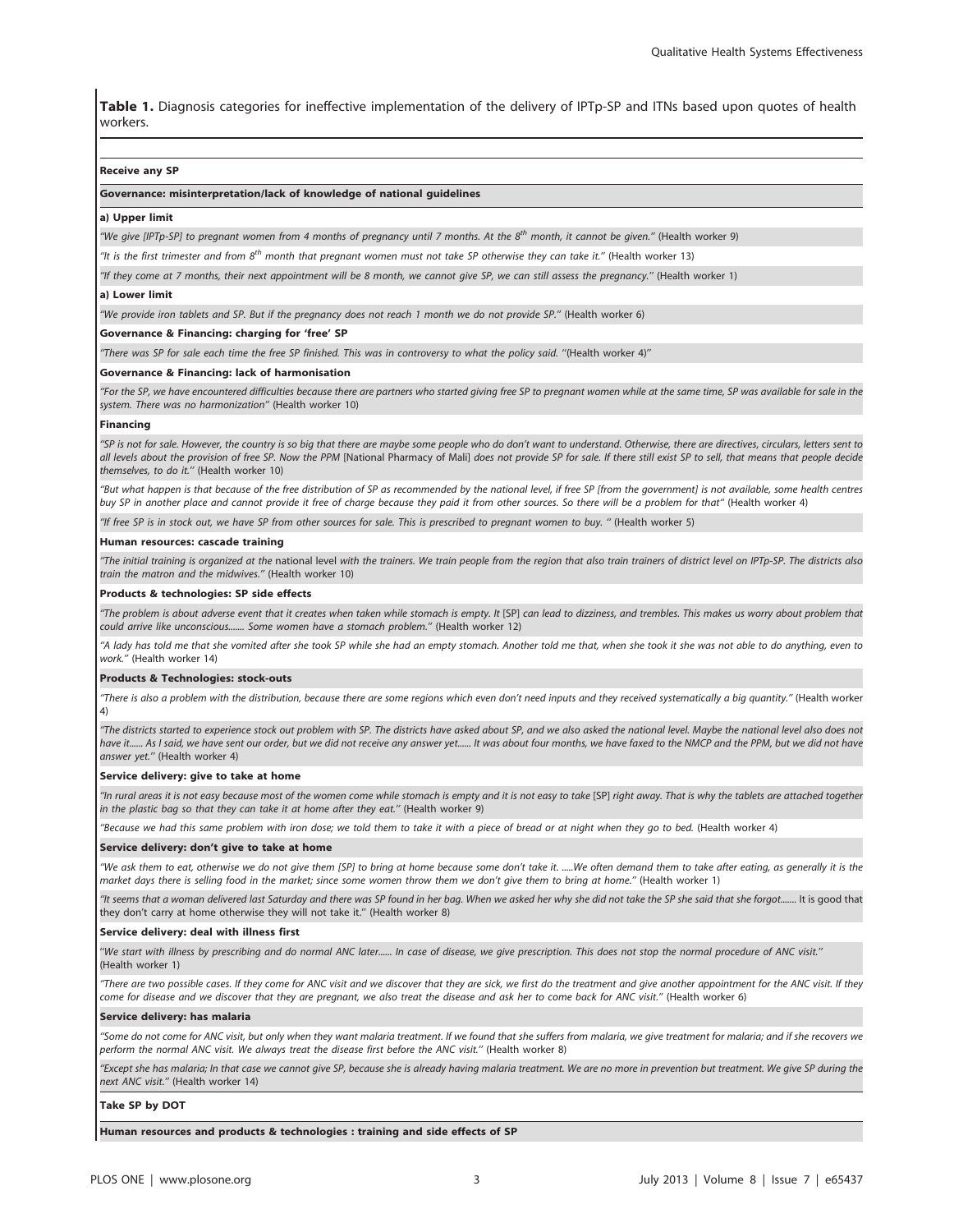## Table 1. Cont.

#### Take SP by DOT

''The recommendation is to provide SP as a DOT, but there is a small problem that we are solving with midwives during the training. There are people who say that they cannot take it [SP], because it causes dizziness with an empty stomach. Hence the midwife asks them [pregnant women] to take it at home. But we provide advice to women to eat before they come to ANC so that they will take it as a DOT. Now it starts to be OK. ''(Health worker 10)

#### Governance: supervision incorrect guidance

''We give three tablets of SP we put in a plastic bag to take at home after a meal. All the tablets should be taken together. We used to have the DOT approach before, but we changed to that one [giving to take at home] after a supervision which asked to give to take at home after eating. When taken without eating, it causes shakes, and can cause dizziness. That is why we don't give it as DOT...... They [supervisors] said that it is not a good solution to go and find a food to eat and come back again for (Health worker 6)

## Service delivery: give SP to take outside with food

''Sometimes we give them and we ask them to eat. Usually it is the market day they can find food everywhere in the market.'' (Health worker 15)

''We ask them to buy some food outside and to take the SP, because we are not sure that they will take it at home.'' (Health worker 14)

#### Service delivery: give SP to take at home with food

"As some women say that they did not eat, and as we know that it can create bad fatigue when you take it hungry. It can also give vomiting to some women. We then ask to<br>take it at home after they eat…………" (Health worker 14 take it at home after they eat........

''In our AN visit rooms, there is SP and water; we ask them to take it as DOT, but some don't want to take it because they did not eat before and that it may give vomiting to them. We then ask them to take at home after they eat.'' (Health worker 13)

## Offer an ITN

#### Financing and Products & technologies

''We are provided by CSREF according to the size of our population. The CSREF gives us what we ask for. Sometimes we go there and take, and sometimes they bring it here and we pay their gas for the car that transports it.'' (Health worker 15)

''For ITNs, there are sometimes difficulties to provide to the districts because of their transportation, also from the district to the CSCOMs. This is a big problem because, the national level was supposed to provide to the regional level, and from there to the districts and from there to the CSCOMs. There was no budget to support that, and hence there was stock out problem.'' (Health worker 10)

#### Service delivery: rationing

''The ITNs are given only to the woman that lives in the areas covered by the CSCOM. Those coming from outside the CSCOM area do not benefit ITN. I am sorry for that fact because it is not normal that pregnant wome do not have ITN during AN visit. Before, we give ITNs to all people in and outside the CSCOM areas, but since there is insufficient ITNs, the decision has been taken to provide ITNs only to those from the CSCOM area.'' (Health worker 9)

doi:10.1371/journal.pone.0065437.t001

the delivery of IPTp-SP, ITNs and malaria case management and specifically health workers' perceptions of factors influencing delivery of these interventions within ANC. Interview guides were unstructured and all questions were open ended. The interviews were flexible, allowing exploration of emergent issues that were not in the original topic guide but were raised by the interviewees. Themes were thus developed inductively throughout the study, with emergent themes in one interview being included in subsequent interviews.

# Coding and analyses

The interviews were transcribed, translated and entered into NVivo version 8 for data management and analysis. All translations were verified by one of the authors (KK). After familiarisation with the data, a framework approach [11] was taken to the analysis at two levels. The first level was coding of data around the primary framework themes of: 1) health systems context; 2) being given any SP during a visit to ANC; 3) being given IPTp-SP by DOT in ANC; and 4) being offered an ITN. The secondary framework themes, were those of the six building blocks of the health system which are: governance; financing; human resources; health information; products and technologies; and service delivery [12]. Responses of interviewees within each of the four primary framework themes listed above were coded for the six building blocks. Interviewees were not directly asked about these secondary framework themes. Content analysis was used within each of the health systems building blocks to identify emergent issues and to further divide themes into emergent subthemes where indicated by the data.

Mind maps were developed using Mindjet MindManager 2012 to provide a visible representation of the emergent issues within building blocks of the health system for each of the primary framework themes. All interviewees were assigned anonymous health worker numbers, so that neither roles, levels within the healthcare system, nor health facilities identified in order to preserve anonymity. Quotes supporting emergent themes within the primary and secondary frameworks were tabulated and used to support text on the qualitative findings and to triangulate and explain the quantitative findings in the companion paper. Issues identified in the analysis of the qualitative data were compared with respect to predictors of each of the 3 ineffective processes identified in the quantitative data as presented in the companion paper (Webster et al Unpublished).

Methods for the quantitative study are presented in the companion paper. No new analyses of quantitative data were conducted for this paper, but findings presented previously are used to strengthen, compare and contrast with the qualitative findings presented here.

# Results

A total of 18 in-depth interviews with health workers were undertaken, including 1 from the national level, 2 regional level, 5 from district level management or referral health facilities, and 10 from community level health facilities (3 facility heads/deputy heads, and 7 ANC staff). Interviewees were representatives of the malaria control programme and of the reproductive health programme, health facility heads, or staff of ANC. They had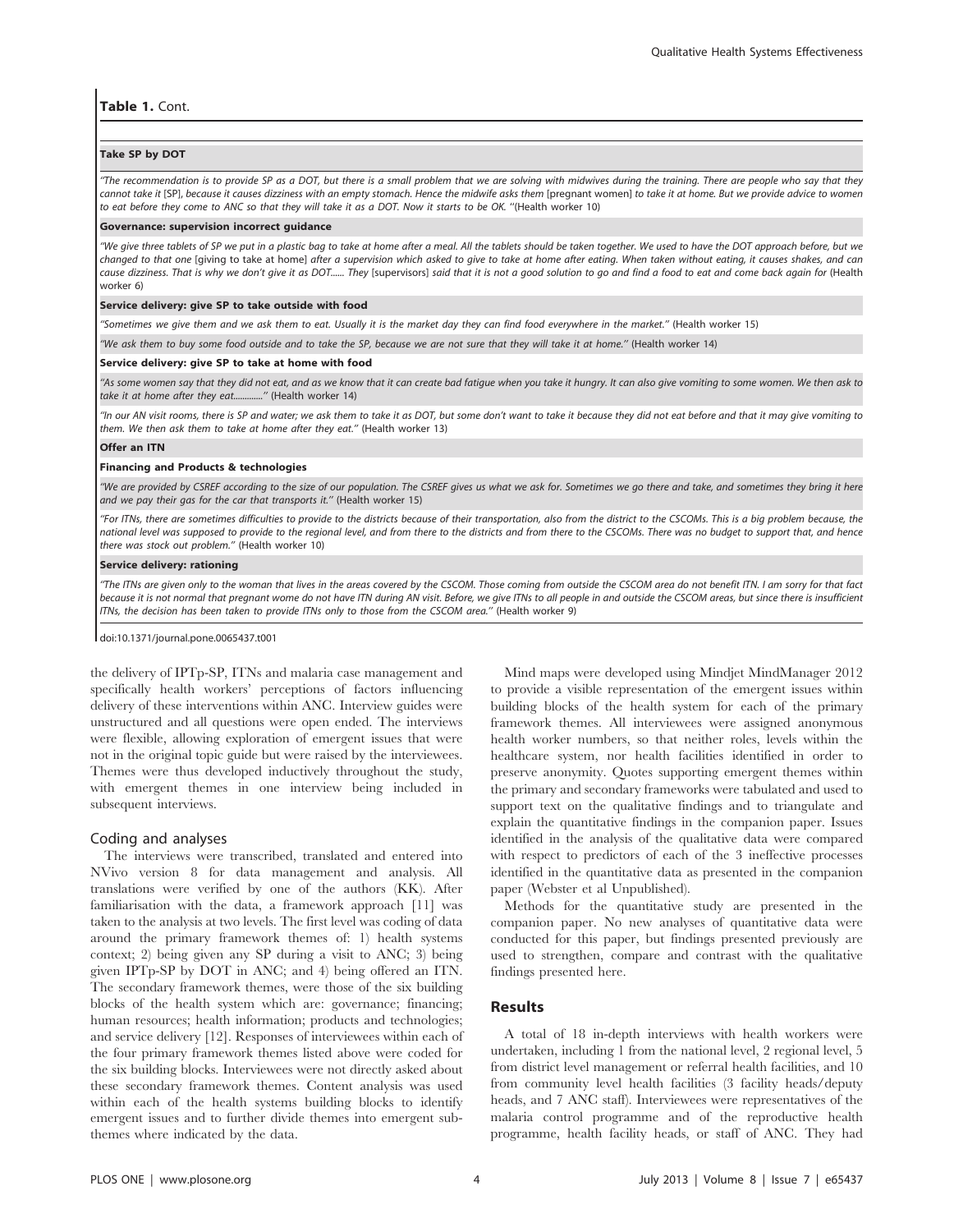

Figure 2. Factors reducing the effectiveness for pregnant women of receiving any IPTp-SP by DOT when of eligible gestation during an ANC visit. Note: SP, sulfadoxine-pyrimethamine; ANC, antenatal clinic; DOT, directly observed treatment; IPTp, intermittent preventive treatment.

doi:10.1371/journal.pone.0065437.g002

been in their respective roles for 1 to 25 years. The narrative for each of the 3 ineffective processes: receive any SP during ANC, receive IPTp-SP by DOT, and offered an ITN, as presented below are therefore based upon the perceptions of the interviewees from discussions during the in-depth interviews and includes their reported practices.

## Context

The characteristics of ANC services in the study facilities and their distance from the CSRef (Segou town centre) were presented in the companion quantitative paper (Webster et al Unpublished). CSCom had ANC twice per week, and conducted outreach via community health workers known as relais. Supervision from the Programme National de Lutte Contre le Paludisme (PNLP) together with the regional level to approximately 4 districts per region and 2 CSCom per district was conducted on a 6 monthly basis. It was the responsibility of the malaria and reproductive health focal points based in the CSRef to supervise the CSComs on a more frequent basis. The major limitation to the frequency of supervision was reported as resources for transport. According to the perceptions of those interviewed there were problems in communication between programmes and between levels within programmes. There was no communication between the malaria and reproductive health focal points at the regional level. The regional malaria focal point linked with the district level malaria focal point but the regional reproductive health focal point did not. There were weak links between the national level and Regional reproductive health focal points.

Salaries of health workers were reported as being paid from a variety of sources: the government, community health centre board (ASACO), mayor, and Pays Pauvres Tres Endettes (PPTE)

funds. Those health workers paid by the government were generally the more senior staff such as medical doctors. The community financed CSComs needed to charge money from patients in order to finance the services they offered. Responses from interviewees on the generation of money for financing the facility from ANC included a number of costs to the pregnant women: an ANC 'ticket' on entering the facility, ANC card, ANC consultation, lab tests, gloves, prescription order and SP. The number of these cost categories that women needed to pay varied across CSComs, as did the amount that they paid for each. Fees were higher for those attending the CSCom from outside the defined catchment area of the health facility.

Planning for drug supplies was reported as being on an annual basis; amounts were requested of the Programme National de Lutte contre le Paludisme (PNLP) by regions and these were considered in the light of recommendations from a quantification committee. The orders were then placed by the Pharmacy Populaire du Mali (PPM). Once the drugs were received by the PPM and PNLP were informed, it was then the responsibility of the PNLP to distribute them to the regions. The districts and CSComs in turn, were then responsible for collecting their supplies from the region.

# Receive any SP during the observed ANC visit amongst those of eligible gestation

Approximately two thirds of pregnant women (63.9%) who were of eligible gestation when they attended the CSRef for their first ANC visit were given SP, whilst three quarters of eligible pregnant women (74.0%; 95% CI 62.0, 83.3) were given SP on their  $1^{st}$  visit to the CSCom (Webster et al Unpublished). Interviewees' responses on the reasons that pregnant women of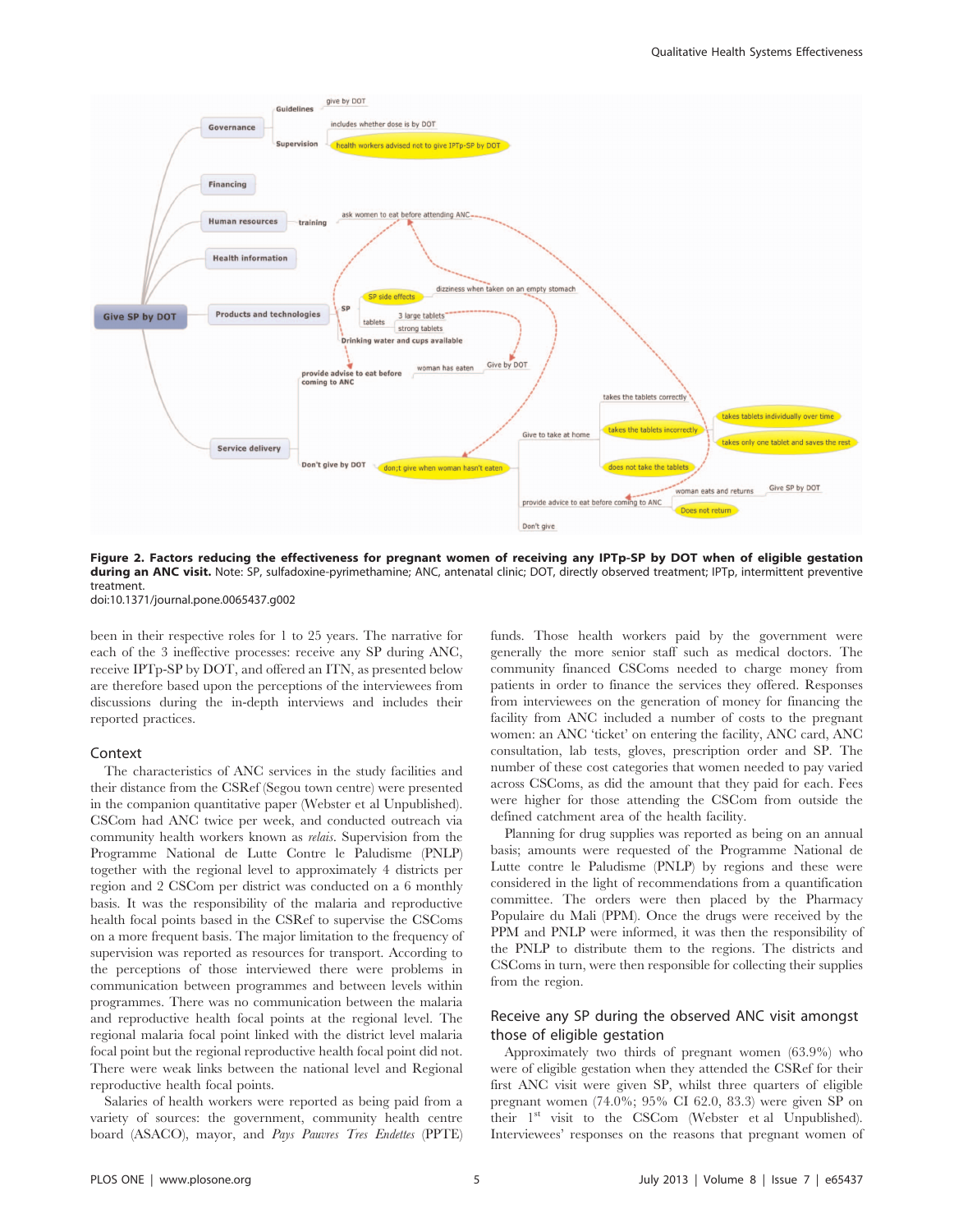Table 2. Factors influencing reduced effectiveness of intermediate processes in the delivery of IPTp-SP, IPTp-SP by DOT and ITNs (in the presence of required stock).

| <b>Quantitative (Adjusted predictors)</b>                                 | <b>Diagnosis Category</b>                                          | Qualitative explanation                                                                                                                                                                                                                                                |
|---------------------------------------------------------------------------|--------------------------------------------------------------------|------------------------------------------------------------------------------------------------------------------------------------------------------------------------------------------------------------------------------------------------------------------------|
| <b>Receive any SP</b>                                                     |                                                                    |                                                                                                                                                                                                                                                                        |
| <b>Education</b><br>( primary+ in CSCom)                                  | Service delivery                                                   | No direct explanation                                                                                                                                                                                                                                                  |
| - Gestation<br>$($ $\uparrow$ 4 to 6 months;<br>ref 7-8 in CSRef + CSCom) | Governance: guidelines                                             | Misinterpretation of guidelines on gestation when IPTp-SP should be given<br>particularly the upper limit. Includes don't give during the 8 <sup>th</sup> month commonly,<br>and sometimes in the last trimester                                                       |
| Reason attend<br>ANC ( $\downarrow$ ANC + ill in CSCom)                   | Service delivery: illness                                          | Illness often dealt with first; woman may not receive routine ANC visit                                                                                                                                                                                                |
| - Has symptoms of malaria<br>( ves in CSRef)                              | Service delivery: illness                                          | Illness dealt with first; if given treatment for malaria should not be given IPTp-SP on<br>the same visit. Note this is the correct action but will result in a decreased<br>effectiveness measure unless such cases are removed from the effectiveness<br>denominator |
| Was palpated<br>( $\uparrow$ yes in CSCom)                                | Service delivery                                                   | No direct explanation                                                                                                                                                                                                                                                  |
| - Total money spent<br>(↑ 500-999; ref <500 in CSRef)                     | Governance:<br>Co-ordination & harmonisation<br>Financing: subsidy | SP should be free and sometimes was free, but was also sometimes being sold.<br>Those spending $\geq$ CFA999 were likely to have been ill and given alternative<br>treatment                                                                                           |
| Spent any money in the health<br>facility ( $\uparrow$ yes in CSComs)     | Financing:                                                         | No direct explanation                                                                                                                                                                                                                                                  |
| None                                                                      | Products & technologies;<br>Service delivery                       | Side effects of SP when a woman takes on an empty stomach. Due to side effects of<br>SP when a woman takes on an empty stomach, IPTp-SP is given to be taken at<br>home, or not given (possibly with the woman directed to return after eating)                        |
| SP by DOT                                                                 |                                                                    |                                                                                                                                                                                                                                                                        |
| Total money spent<br>$($ $\uparrow$ > 500 FCFA)                           | Financing: subsidy                                                 | No direct explanation                                                                                                                                                                                                                                                  |
| None                                                                      | Governance: supervision                                            | Health workers told during supervision not to give ITPp-SP by not because of side<br>effects but to give to take home and instruct to take with food                                                                                                                   |
|                                                                           | Human resources: training                                          | Health workers told during training that there are side effects if IPTp-SP given on an<br>empty stomach and therefore not to give if the woman hasn't eaten                                                                                                            |
| None                                                                      | Products & technologies;<br>Service delivery                       | Side effects of SP when a woman takes it on an empty stomach women therefore<br>women not given by DOT if they have not eaten before accessing the ANC                                                                                                                 |
| Offered an ITN                                                            |                                                                    |                                                                                                                                                                                                                                                                        |
| SES ( $\downarrow$ quintile 4)                                            | Service delivery                                                   | No direct explanation                                                                                                                                                                                                                                                  |
| woman reports malaria in<br>consultation ( $\uparrow$ yes)                | Service delivery                                                   | No direct explanation                                                                                                                                                                                                                                                  |
| was palpated ( $\uparrow$ yes)                                            | Service delivery                                                   | No direct explanation                                                                                                                                                                                                                                                  |
| ∙ Pay for consultation (↑ yes)                                            | Financing                                                          | No direct explanation                                                                                                                                                                                                                                                  |
| total money spent<br>$($ $\uparrow$ >1,000 FCFA)                          | Financing                                                          | No direct explanation                                                                                                                                                                                                                                                  |
| None                                                                      | Financing; Products & technologies                                 | Due to rationing of ITNs, those from outside the catchment area of the CSComs are<br>not given an ITN                                                                                                                                                                  |

Notes:

SP, Sulfadoxine-pyrimethamine; ITN, Insecticide Treated Net; CSCom, Community health center; CSRef, Reference health center; ANC, Antenatal Clinic; DOT, Direct Observed Treatment; IPTp, Intermittent Preventive Treatment; SES, Socio-economic Status; CFA, Franc XOF;

 $\uparrow$ , arrow indicating high level;  $\downarrow$ , arrow indicating low level.

doi:10.1371/journal.pone.0065437.t002

eligible gestation may not receive IPTp-SP during an ANC visit included issues related to all six health systems building blocks (Figure 1). Each building block was considered in turn and links between the blocks highlighted in the text below and in supporting quotes presented in Table 1. Other relevant quotes which were not necessarily about factors influencing ineffective delivery were incorporated into the text below.

Governance. According to the national guidelines eligibility for IPTp-SP amongst pregnant women attending ANC was dependent upon the gestation of their pregnancy and should be given between 4 months and 8 months gestation, inclusive; IPTpSP should not be given before 4 months or after 8 months [4]. The reported practice from health workers in relation to gestation and giving IPTp-SP varied. Whilst some health workers interpreted the guidelines correctly, others showed either misunderstanding of, or lack of knowledge of these guidelines. The belief that IPTp-SP could not be given in the 8<sup>th</sup> month was a common perception showing a misinterpretation of the upper limit of the policy. Where a woman's second ANC visit was anticipated to occur in an ineligible month of gestation, that is month 9, in some cases the first dose would be denied even though the first dose could be given in an eligible month of gestation. In other cases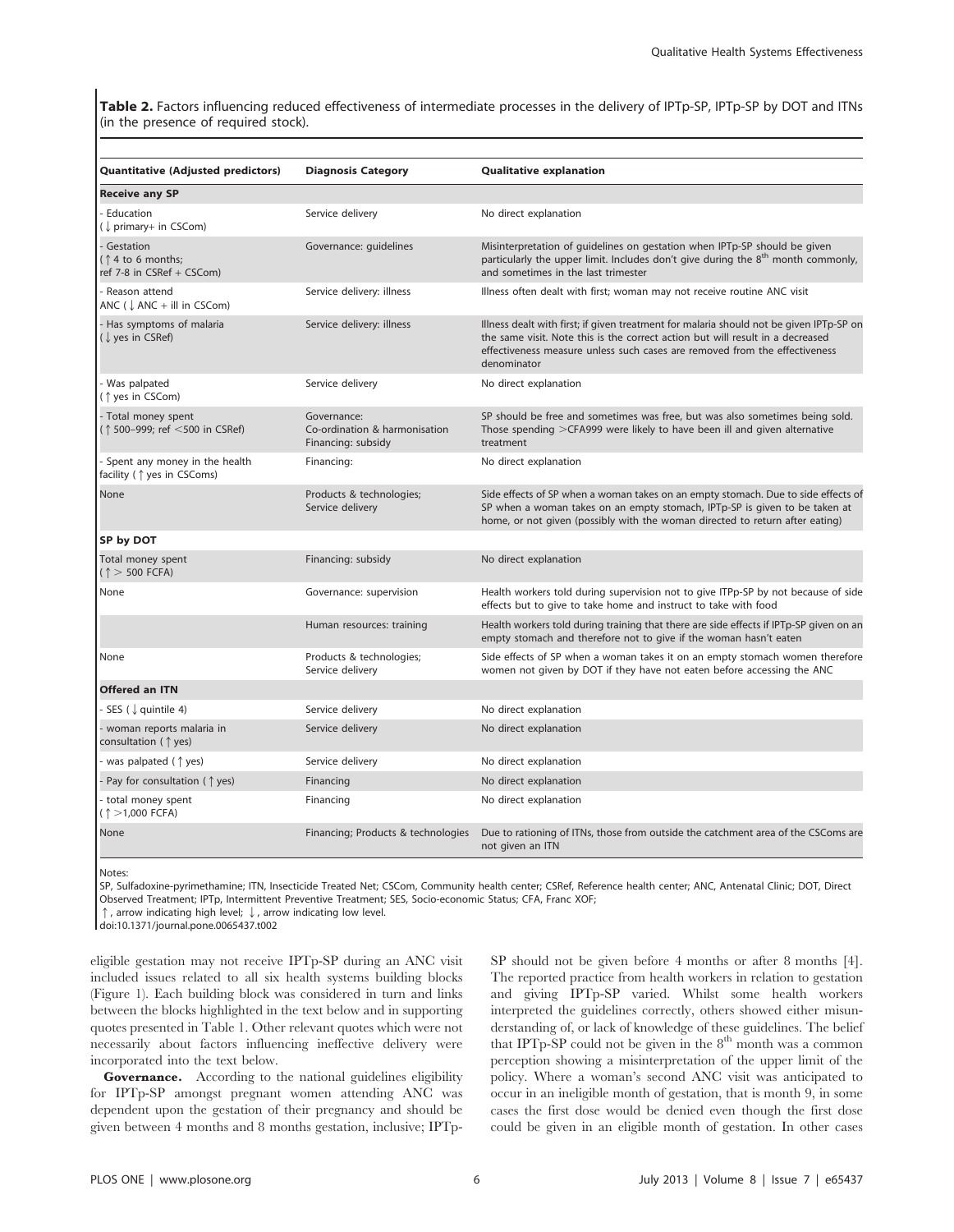

Figure 3. Factors reducing the effectiveness of pregnant women being offered an ITN during their first ANC visit. Note: ITN, insecticide treated net; ANC, antenatal clinic visit; CSCom, centre de santé communautaire, corresponding to community health centre. doi:10.1371/journal.pone.0065437.g003

health workers reported that they would deny IPTp-SP to a pregnant woman of less than one month gestation, rather than 1<sup>st</sup> trimester as per the guidelines.

In addition to the months of gestation guideline for when to give IPTp-SP, 'quickening', or movement of the baby should have occurred before the first dose is given. No misinterpretation of this guideline was found in the interviews. However, if quickening was expected by the health worker but not reported by the pregnant woman, the fundal height was measured.

Only one health worker showed any confusion on advising that 3 tablets per dose of SP should be taken, this health worker was directly involved in delivery of ANC services. No health worker interviewed reported anything other than that two doses of IPTp-SP should be taken (except in HIV positive women who, as per guidelines should get 3 doses). Reports of information given to pregnant women on the one month gap required between doses of IPTp-SP were all correct. There was a general worry that the interval between doses was often more than one month, but according to reported practice this did not prevent health workers from delivering the delayed dose.

''I have heard that women with less weight should take 2 tablets and later on one tablet.'' (Health worker 13)

''SP is given with at least one month interval. Sometimes it is not exactly what we do. If the women come during the  $5<sup>th</sup>$  month and she receives the dose of SP we give an appointment for the  $6<sup>th</sup>$  month. Many women don't respect that. In that case she comes during the  $7<sup>th</sup>$  month to receive the second dose." (Health worker 9).

According to the national guidelines IPTp-SP should be delivered to pregnant women within the health system, free of charge. However, 'free SP' was available only when supplied by UNICEF, and when the UNICEF SP was out of stock, SP was available for sale. Perceptions of health workers on this varied with some worried about not complying with the guidelines and others more worried about harmonisation of financing strategies.

Financing. Linking to guidelines and harmonisation issues above it was recognised that pregnant women should no longer be charged for SP but that charging was a consequence of stock-outs of the government provided SP. Buying SP from other sources therefore represents a stock-out coping strategy. When free SP is out of stock at the CSComs, they obtain SP from the CSRef to sell.

Human resources. Human resource issues specific to delivery of IPTp-SP and ITNs were not mentioned by the interviewees with the exception of training which was described as cascade training from the national to regional to district to facility. The movement of health workers between health facilities where they had been trained to other health facilities was also viewed as a problem.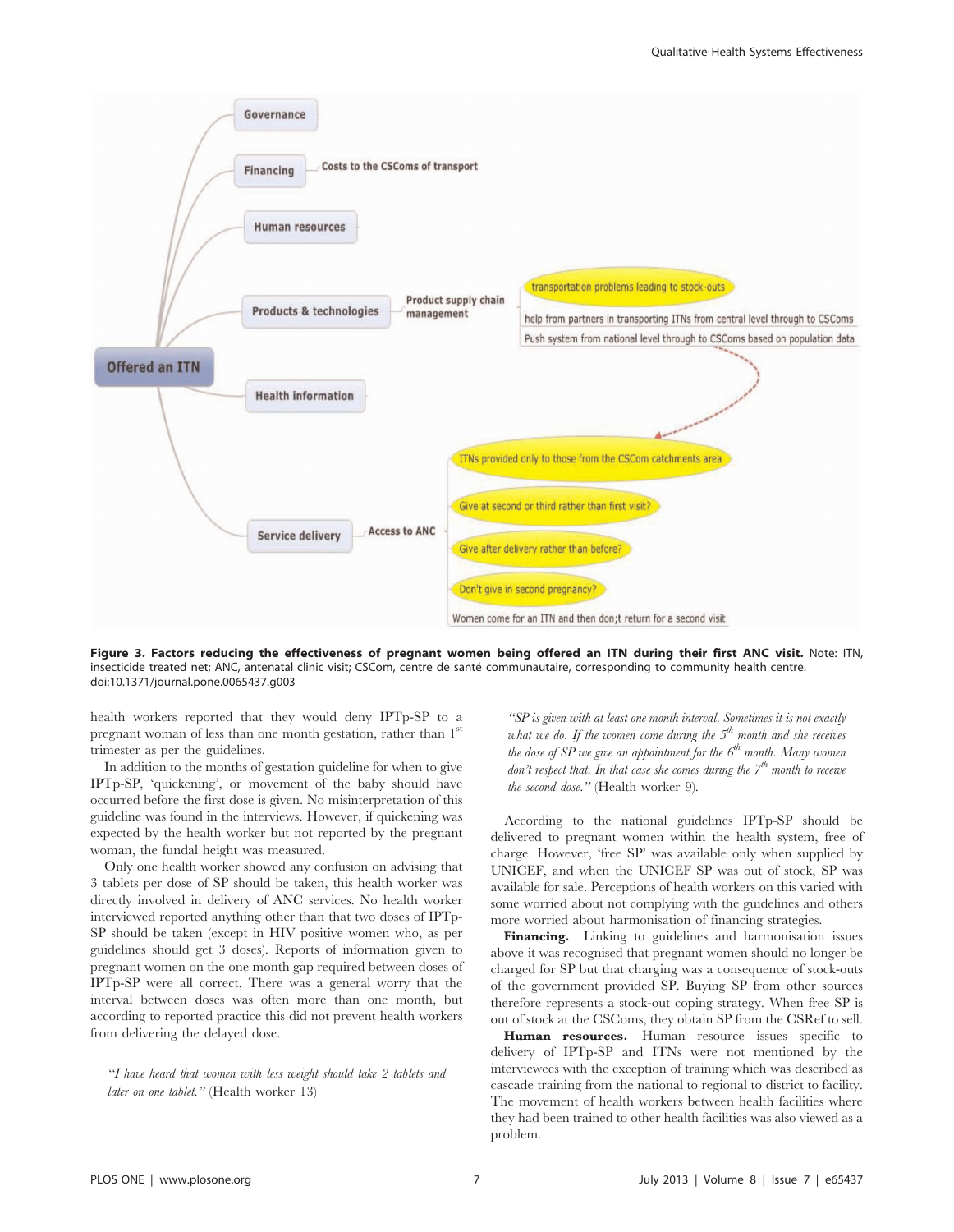Products and technologies. SP was generally seen as a drug for prevention of malaria, with good understanding amongst some health workers of its health impact for both the mother and baby. SP was seen by some however, as a drug which could not fully prevent malaria, but reduced the severity of disease once infected.

''SP prevents baby and the mother against malaria, because malaria during pregnancy is very severe. SP prevent against still birth, prematurity, haemorrhages. (Health worker 12)

''I think it is a preventive measure; it cannot prevent them to get disease, but a woman who respect that even if she gets disease it would not be serious." (Health worker 7).

Factors influencing the delivery of IPTp-SP relating to products and technologies as discussed by the interviewees were twofold relating to side effects of SP and to its product and supply chain management. Side effects of SP as reported by the health workers were mainly dizziness and vomiting. Dizziness was linked to not having eaten before taking the tablets and therefore having an empty stomach. Pregnant women taking SP on an empty stomach was reported as a problem by the majority of health workers interviewed.

Interviewees variously reported that in the health facilities stockouts were common and for periods of as long as two months, in other facilities staff reported that they had not experienced stockouts of SP. Differing responses on stock outs of SP may be due to the interpretation of free and non-free SP, that is, the purchasing of stock from other sources by facilities when government stocks run out. The stock provided from partners was perceived as having stabilised stock at the national level.

# ''The stability about SP stock out is good from 2 years to now because there is enough SP from UNICEF, USAID" (Health worker 10).

However, problems in Product and Supply Chain Management (PSCM) at the regional, district and health facilities were described. SP stock was determined based upon population estimates but was described as inadequately taking into account malaria transmission which is variable across regions and districts of Mali. This translates to poor forecasting of needs. Based upon the interviews communication between the regions and the national level on supply can be problematic. When there was stock out at the national level, communication with timelines and expectations was sub-optimal. Supply of SP from the regions to the district and on to the health facilities was mentioned in the context of the wider PSCM systems, rather than specifically in relation to SP. The main problem was that of financing in terms of the availability of money for fuel for transport of drugs.

Service delivery. According to the health workers interviewed, the process through which a pregnant woman progressed on attending ANC varied depending upon whether she attended for a routine visit only, or because she was ill too. Based upon the quantitative findings 18 months before these interviews, a high proportion of women attend for routine ANC and to report an illness (27.4% CSRef and 19.0% CSComs). Where women attend for routine ANC only, the overriding reason why health workers reported that IPTp-SP is not given is because women had not eaten before attending ANC. As mentioned above there was a perception amongst the majority of health workers interviewed that SP causes dizziness and other mild symptoms when given to a pregnant woman on an empty stomach. Health workers reported two alternative courses of action where this was the case. The first was to give the SP tablets to the woman to take at home, and the second was to not give SP. Some health workers reported that the pregnant women were asked to eat and return for the dose of IPTp-SP. Where the tablets were given to take at home instructions on how to take in relation to food were reported to be given, and the adoption of special packaging to facilitate understanding of how to take was undertaken by some. Where women were not given tablets to take at home, examples of the reasons for adopting this strategy based upon experience were given and are presented in Table 1.

Based on the interviews with health workers, in most health facilities pregnant women who attend ANC with an illness are treated for the illness before performing routine ANC visits, this may therefore influence whether a pregnant woman of eligible gestation receives IPTp-SP on attendance at ANC. This is not the case in all health facilities but responses may depend upon the specific illness or disease, its severity, and the point at which during the ANC visit it is reported or identified. Several health workers reported illness as a factor promoting attendance for routine ANC and having malaria treatment as a reason for not giving IPTp-SP.

## Take SP by DOT

Where IPTp-SP is given, according to national guidelines it should be given by DOT. Amongst pregnant women of eligible gestation attending the CSRef 0% were given IPTp-SP by DOT on their first visit to ANC and 2.1% on their second visit. Amongst pregnant women attending CSComs for their first ANC and second ANC visits 24.5% and 25.4% were given IPTp-SP by DOT, respectively (Webster et al Unpublished).

The reasons for not giving by DOT were often the reasons that IPTp-SP was not given at all and related to the dizziness when taken by a woman who had not eaten. The categories of health systems issues impacting upon delivery of IPTp-SP by DOT are intricately linked to service delivery (Figure 2) and much less diverse than those impacting upon whether a woman receives IPTp-SP; they are therefore described together here.

Although there was acknowledgment of guidelines stating that IPTp-SP should be given by DOT, reasons that these were not practiced mostly related to side effects of IPTp-SP. It was reported that the problem of side effects of SP for pregnant women when taken on an empty stomach was included in training. During training health workers were recommended that women should be advised to eat before coming to ANC.

The giving of IPTp-SP was reported to be included in the supervisory checklists. However, supervisory visits had discouraged the use of DOT and recommended that women be given SP to take at home. This had resulted in the shift from the recommended national strategy in some facilities to one instigated by the supervisors which was out of line with national policy.

The majority of health workers interviewed had decided, through personal experience, reports of pregnant women, training, or supervision that the side effects of SP were such that it should not be taken by pregnant women who had not eaten recently. Following from this, health workers have at least three options which are to give the pregnant woman the tablets to take at home (or elsewhere) after eating, to advise the woman to eat and return for the dose by DOT, or not to give at all. Although the majority of the reports from the health workers were on their own perception of side effects of SP, the refusal to take IPTp-SP without eating was sometimes at the instigation of the pregnant women themselves.

None of the health workers interviewed said that they do not give IPTp-SP to an eligible woman, rather they said that they do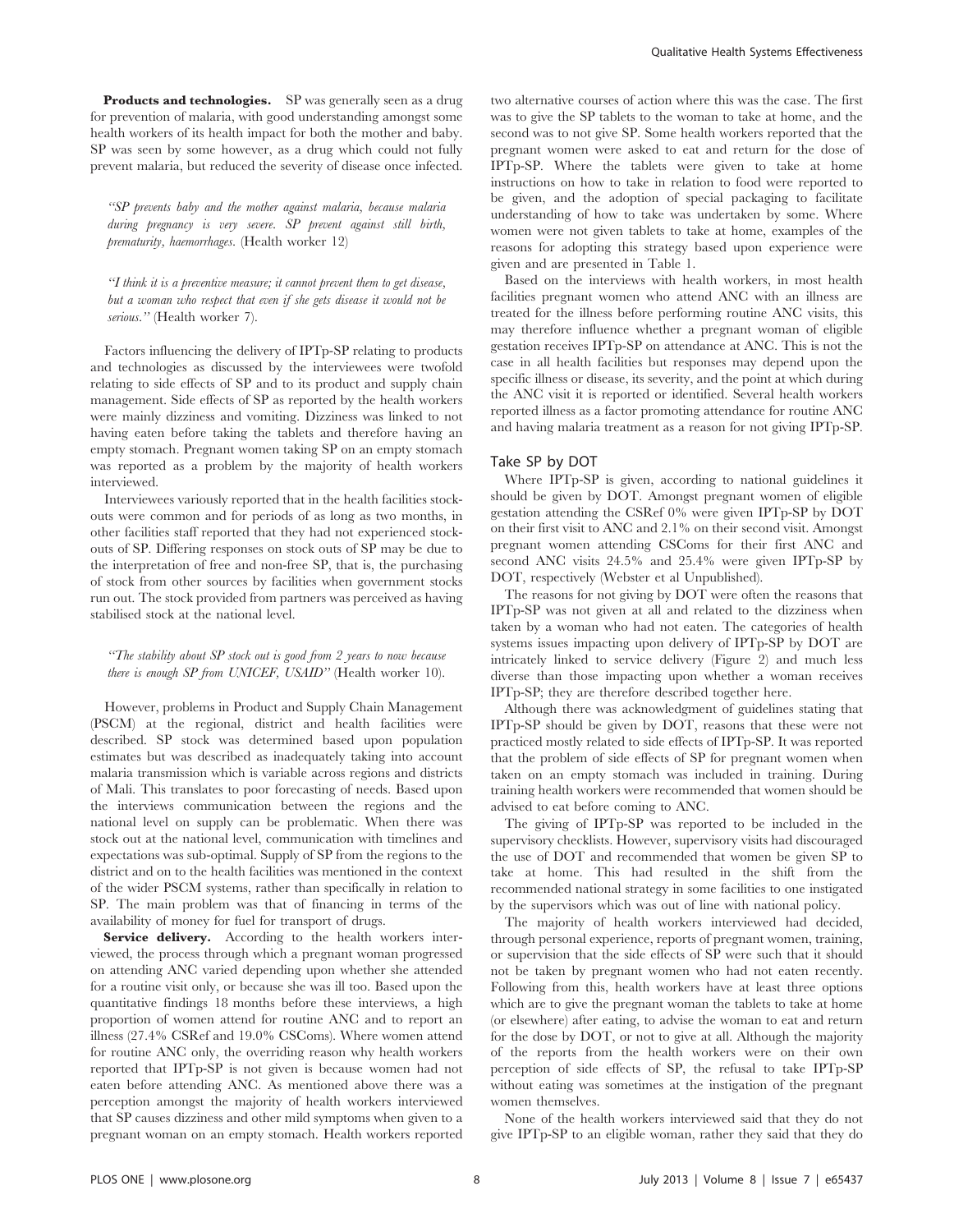not give it by DOT due to side effects and they then discussed reasons that they would not give it to be taken at home. These reasons were all down to disbelief that the woman would take the SP at all, or that she would take in incorrectly. Often these were based on the health worker having observed the tablets at a later date. Conversely, a report of side effects after taking was seen as proof that it was taken.

"As SP should be taken as  $DOT$ , you need to sensitize women that water is here and that she must take it. We always ask if she has eaten before we give the SP..............If they go home with it  $|SP|$ , there is no certainty that they will take it.'' (Health worker 7)

''Some don't take as it should be [IPTp-SP given to take at home]. Some throw it away because they don't want to take drugs or some will just keep it." (Health worker 9)

''Many even may refuse to take it if they know how to take it. Some do not take for any reason. Some women throw it away because they don't like to take drugs. They also sometimes keep it somewhere. That is why we ask them to take it here.'' (Health worker 15)

''If you give to take at home, they will not take it correctly, or they said that they take it separately the tablets with interval between the tablets.'' (Health worker 12)

Because some say that they had a malaise after they take it. So this is the proof that they took it. (Health worker 6).

Where IPTp-SP is given as DOT the response was often that is taken by DOT because they have water available. Reasons for giving IPTp-SP by DOT were mainly the disbelief that the women would take it otherwise.

 $"Yes, they take it as a DOT because they think that the three tablets are$ too much for them. So that is why we give them to take in here.'' (Health worker 8).

# Offered ITN

There were a relatively limited range and number of reasons given by health workers on why women may not receive an ITN on their first visit to ANC (Figure 3). This may reflect, or be a reason for the higher proportion of eligible pregnant women receiving ITNs where they were in stock (81.7%; ITNs were stocked-out in the CSRef and in 2 CSComs) in comparison to those eligible receiving a dose of IPTp-SP (63.9% in the CSRef and 74.0% in the CSComs) or IPTp-SP by DOT (0% in the CSRef and 34.3% in the CSComs) in the quantitative study Webster et al Unpublished. Reasons given from the perception of health workers interviewed related to the supply of ITNs mainly on the transportation and cost of transportation; and to service delivery.

The number of ITNs to be supplied to the regions, districts and CSComs are based upon estimates of the catchment population at each level. This has implications for the availability of ITNs at the CSComs as discussed below, but the main problem reported by health workers in assuring a supply of ITNs for delivery to pregnant women was that of transport, and the cost of transport.

"This scheme of provision  $[$  of  $ITNs$  $]$  start from the central level to the DRS (regional level) is the regional level to the district, and to the CSCOM............ At each level there is a threshold and you do the order each time that threshold is reached. You don't wait until the ITNs finish

to order. At central level there is scheme that provides items.'' (Health worker 4)

The perception of health workers was that much of this problem had been resolved by the support of Population Services International (PSI) who began to transport ITNs to the CSCom level.

''PSI-MALI is responsible for this distribution from the national level to the CSCom level. So there is no stock out. '' (Health worker 4) ''We have PSI who supports to ensure the transport of inputs up to CSCOM level. At that time, there is no problem.............with the support from PSI the problem starts to be resolved." (Health worker 10)

There was one clear reason identified during the interviews for a pregnant woman on her first visit to ANC not being given an ITN, this was where a woman was from a community outside of the catchment area of the CSCom. Attendance at health facilities by those from outside the official catchment area of the health facility is common in Mali, such that the Health Management Information System (HMIS) referred to as the DESAM captures information for most indicators stratified by catchment and noncatchment population.

Three further issues discussed that may have contributed to the loss of effectiveness of delivery of ITNs, but which are dependent upon interpretation. These reasons included that the health worker would prefer to give on a second or third visit; that they felt that ITNs should be given after delivery rather than before, and that they don't give to a woman in her second pregnancy because she should have already received two ITNs, one in her first pregnancy, and the other for her child from the Expanded Programme of Immunisation (EPI) clinic. These factors all linked to the widely held perception that pregnant women attended ANC to get an ITN and then did not come again unless they were ill as reported above.

''Women don't come as we hope because they come for ITNs. If we offer them ITNs they just disappear.......... Usually they come at ANC visit because of ITNs........". (Health worker 8)

''Some women already have mosquito nets, but they are not treated. We give them, but with stock out of ITN we ask them to come during the second visit to receive their ITN. This has been changed because we give now to all women who come for the first time. There are women who try to benefit to ITNs; because they do antenatal visit in Bamako where they receive ITNs, and come here for another first visit to receive a second ITN." (Health worker 6)

''They frequent other CSCOMs, if ITN are available in Famori (CSREF), they go there by paying the visit fees and get ITNs and they never come back here. That is why the coverage is higher [ANC coverage] for the first visit than the third visit." (Health worker 7)

''If women receive ITN during the first visit, she will never come for subsequent visits. There was a problem of coordination. Some people think that it is good to give ITN after delivery. Some also say to wait until the third visit. Otherwise they will never come for subsequent visits once they get it during the first visit.'' (Health worker 7)

"Those with two pregnancies must have [ITN] during their first pregnancy or during vaccination of their baby nine months after delivery................ They come to ANV more for ITNs.'' (Health worker 15).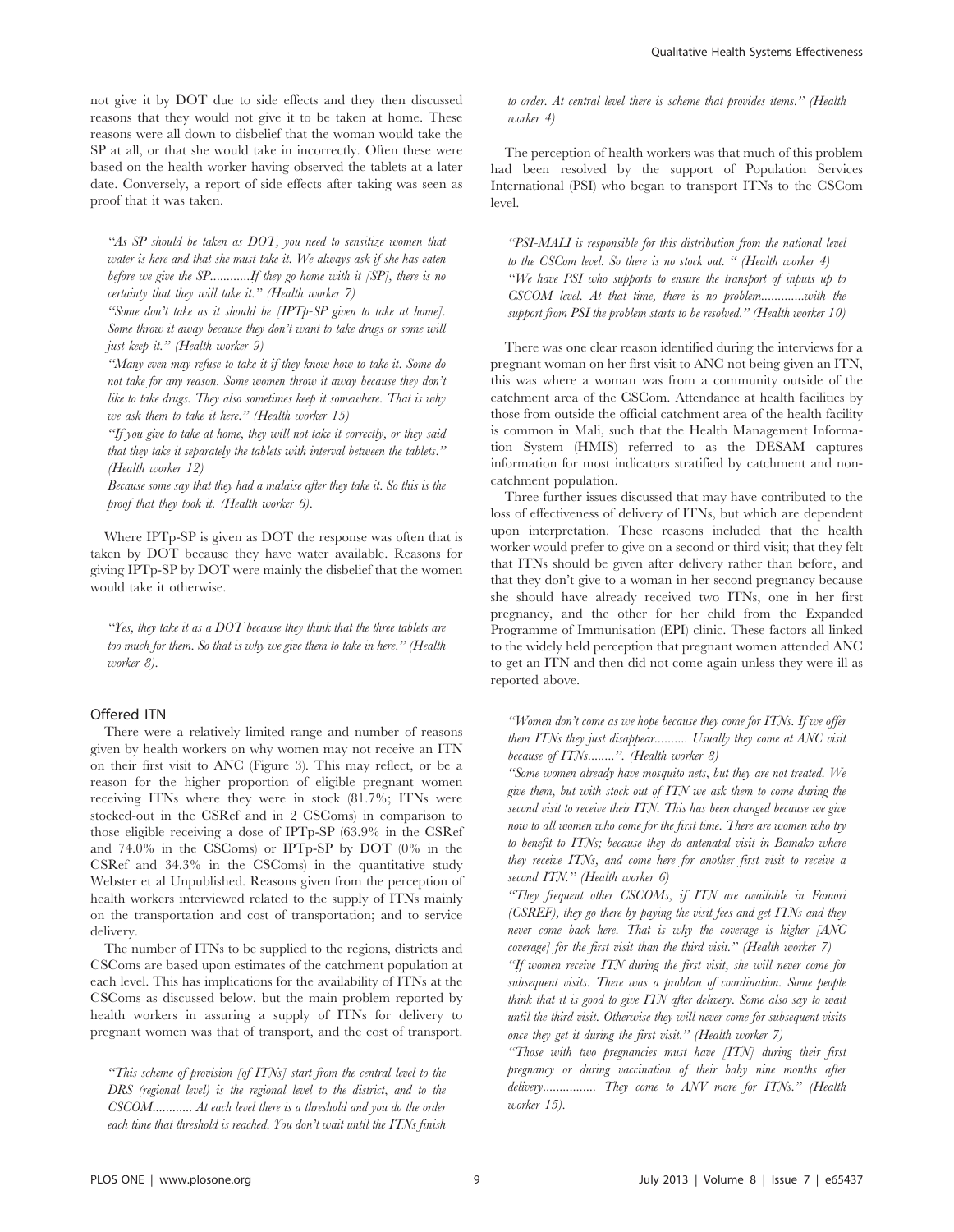# **Discussion**

This qualitative study has provided rich information on the health systems context and the delivery of IPTp-SP and ITNs within this context. Health workers discussed both their perceptions of implementation of these interventions within ANC and reported directly upon their practices. The findings explain reasons for ineffective implementation of the interventions; some of these reasons are directly related to the interventions, and others are due to the broader health systems context. The knowledge, understandings, perceptions and practices of the health workers involved are central to the health system and how it functions [13].

There are some potential limitations to this study, the first of which is that only 18 health workers were interviewed. These health workers represented a variety of cadres involved in either guidance for or direct delivery of ANC. Due to low numbers of individuals at some of these levels, there being no noteworthy differences between the perspectives of the cadres interviewed, and in order to maintain anonymity, we do not report the findings linked to level or cadre of health worker. However, the interviews undertaken produced rich information with the majority of interviewees presenting the same discussions and therefore saturation of emergent themes was reached. The coding and analysis were conducted by only one investigator but the production of the Mindmaps provided a point for confirmation of the major themes by other investigators who had conducted, transcribed and translated the interviews, and who were involved during implementation of the interviews with the inductive revision of themes on a daily basis. These therefore contributed to the reflexivity of the study [14].

There are several factors directly impacting upon the effectiveness of pregnant women receiving IPTp-SP at ANC, the first of which is misunderstanding of the policy for when the doses should be given. This misunderstanding is a link between complicated policy guidelines, poor implementation of this policy (training, information communication and leadership) and poor implementation of the intervention. There is a large literature on the impact of guidelines on implementation and factors influencing the implementability of guidelines [15,16,17], including reports from other settings with IPTp-SP [18]. The policy of 'give between the  $4<sup>th</sup>$  and  $8<sup>th</sup>$  months of pregnancy' was interpreted by many health workers as that IPTp-SP should not be given in the eighth month. This provided a plausible explanation as to why being of 4 to 6 months gestation in comparison to 7 to 8 months gestation was a quantitative predictor of receiving IPTp-SP during an ANC visit (Webster et al Unpublished). It is possible therefore to draw a direct link between health workers reporting that they don't give IPTp-SP in the  $8<sup>th</sup>$  and sometimes  $7<sup>th</sup>$  month of gestation and a reduction in the proportion of eligible women receiving this intervention.

The policy guidance that IPTp-SP should not be given during the  $9<sup>th</sup>$  month of pregnancy was probably due to safety concerns on the possibility of kernicterus in the neonate. However, IPTp-SP is now considered to have a favourable safety profile in the second and third trimesters [19]. Reduced protection due to pregnant women not receiving IPTp-SP late in the 3rd trimester has been shown in Mali [10]. This was not the policy recommended by WHO but was introduced at the country level. Mali has recently dropped this recommendation in new policy guidelines [20].

The second factor influencing whether an eligible woman is given IPTp-SP is also a reason why they are not always given this intervention by DOT. This relates to side effects of IPTp-SP when taken on an empty stomach and the way in which this has been interpreted by health workers, with its cause and effect involving several building blocks of the health system. It was the perception of the majority of health workers interviewed that giving a pregnant woman IPTp-SP when she had not eaten would cause side effects. These side effects included dizziness, nausea, and fatigue most commonly. Some of these side effects were reported as experienced in their clients by the health workers. For others, the reason was that they also reported having been taught this during their training. During training some health workers had been taught that it is preferable because of the side effects (and particularly if the woman had not eaten), not to give IPTp-SP by DOT, but rather to give the pregnant woman the tablets to take at home, with instructions that they should be taken with food. Similar messages were also reported from supervision visits. This represents an agreement by the trainers that IPTp-SP should not be given on an empty stomach and a positive indication to health workers that they should not give IPTp-SP to a woman who has not eaten recently. It also provides an explanation why women of eligible gestation may not be given a dose of IPTp-SP when accessing ANC, that is, if they have not eaten before the visit. In order to get a dose of IPTp-SP they would then need to eat and return. This situation represents institutionalisation of a message which seriously undermines the national policy.

Where adverse events due to SP have been assessed in trials these have been seen in a high proportion of women 48% and 41% in Ghana [21,22]. The side effects have included general body weakness, dizziness, vomiting, nausea, abdominal pain, diarrhoea, body itch, and body rash. However, these side effects are transient and should be managed in the ANC. Guidance on how to deal with any side effects brought about by implementing the policy should be given during training and supervision rather than advice which clearly contravenes one of the elements of the guidance, which is DOT. The IPTp-SP guidelines in Kenya for example, were updated to include the statement 'can be given on an empty stomach' to circumvent these problems. Without guidance, the frontline health workers had developed a number of ways of dealing with this problem, none of which were as effective in protecting pregnant women as the national policy guidance. Besides the policy guidance on what should be given, these studies have shown the need for guidance on how to give interventions. These may be termed strategy guidance, supporting, or 'soft' policies, but it is clear that lack of such guidance can have a profound impact on the effectiveness of implementation of interventions.

Whilst many women attend ANC whilst they are ill, there was no consistency in the reported processes through which a pregnant woman progresses if she attends ANC with symptoms of malaria or other illnesses. Some health workers reported that the illness would be dealt with first and others that routine ANC would come first and the illness would be dealt with subsequently. The range in responses may have been due to the lack of specificity of the question where respondents were thinking about different illnesses, but mostly these discussions were in the context of malaria. It is likely that the point at which the illness is reported, discussed or discovered during the visit may have an influence the process and therefore content of management. This may have been an explanation of the quantitative finding that being palpated was a positive predictor of receiving IPTp-SP in ANC, as an indicator of the woman having progressed through ANC to reach an examination in consultation. More research is needed in this area as it is possible that women who should receive IPTp-SP are not receiving it because of the way in which they progress through ANC and are diverted to deal with an illness. In Mozambique, whilst 77% of pregnant women presented in a hospital based study with symptoms of malaria, only a small proportion of them (27%)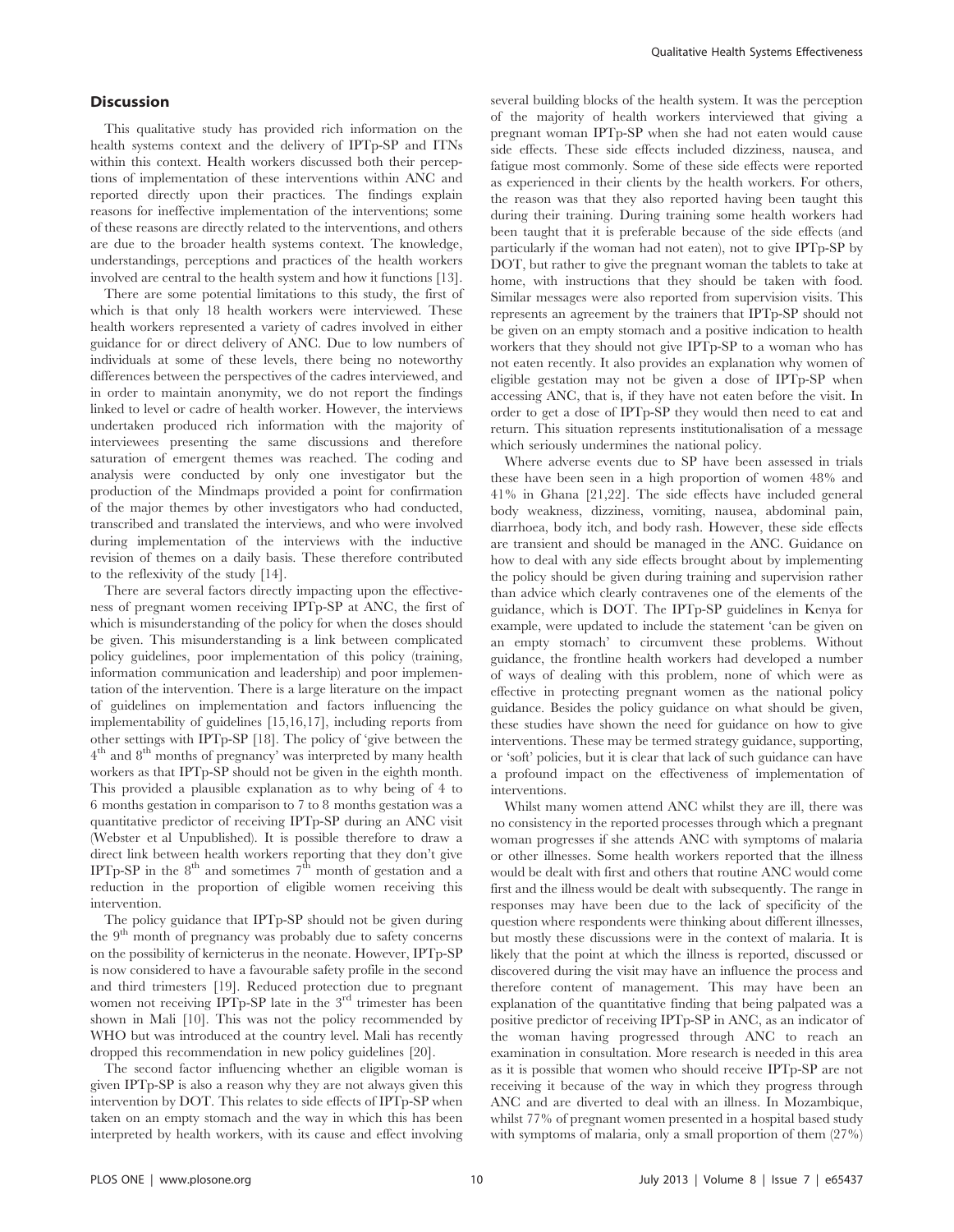were found to be parasitaemic [23]. In a setting without diagnostic/parasitic confirmation of malaria, this would result in a large proportion of women who would should not receive treatment being treated inappropriately, and would prevent these women from being given IPTp-SP. There is relatively little information in the literature on the case management of malaria in pregnancy outside of trial settings, and we are not aware of any literature on the interplay between malaria prevention and treatment in an operational setting. The findings of this study suggest that this subject deserves more attention and more guidance needs to be given to frontline health workers on how to manage parasitaemic pregnant women attending ANC for a dose of IPTp-SP. Again strategy guidance would be key to solving ineffective implementation.

The only tangible explanation from the qualitative study as to why pregnant women would not receive an ITN on their first visit to ANC, where they were in-stock, was that of rationing to women from the defined catchment area. Other rationing decisions were made by individual health workers, such as reserving for later visits so that the woman would return, were not frequently mentioned. This supports the findings of the quantitative study that where stock of ITNs can be maintained, delivery will be effective.

Each of the issues discussed above are ones that relate directly to the specific intervention and can potentially be solved in the short term and by resolving issues in strengthened policy and strategy guidance, and communication of and training in this guidance. Whilst we recognise that having good strategy guideline documentation alone is insufficient to ensure high-quality performance of health workers [24], it is certainly a pre-requisite. Governance, supervision, and human resource issues in terms of training also need to be addressed to assure success. However, together these are relatively simple as compared with issues of financing and product and supply chain management, which both link to embedded health system problems.

Pregnant women accessing ANC were charged fees for services and medicines, often even when policy stated they were to be given free. The fees also varied between health facilities. Stock-outs of SP and ITNs linked to financing problems often due to the lack of fuel to transport supplies to the peripheral health facilities. Many of the predictors of receiving the interventions linked to fees, particularly for ITNs. The community based financing system in Mali requires the generation of finances at the health facility level to support staffing, medicines and their transport. Although prioritisation and striving for efficiency may help to some extent it is difficult to identify strategies in the immediate term to solve the financing problems. It is more important to ensure the maximum effectiveness and efficiency in the delivery of the interventions within this health system context.

Categorising reasons for loss of effectiveness across building blocks of the health system helped to gain a clear picture of not only what needs to be addressed, but also how. However, the majority of issues raised could be classified under at least two and more often more of the health systems building blocks. The concept that the health systems building blocks are not exclusive and that there are many overlaps has been well developed and discussed [12,13]. Where this is the cases we have not necessarily presented all of these possible links, but have focussed on the block for which there is a stronger link, or for which there is a clear actionable intervention in the shorter term.

We used two methods to attempt to explain the reasons that 3 intermediate processes were ineffective as identified in the quantitative study. These methods were quantitative predictors of the effectiveness of the processes in the companion paper

(Webster et al Unpublished) and qualitative analysis of in-depth interviews with health workers presented in this paper. Combining the findings from these two studies we found quantitative predictors that were explained by qualitative findings, and others for which the qualitative study provided no further explanatory information (Table 2). In addition, there were important findings from the qualitative study that were missed by the quantitative predictors. The quantitative predictors of receiving any IPTp-SP by women of eligible gestation during ANC that were explained by the qualitative study were those relating to diagnostic categories of governance: guidelines, governance: co-ordination and harmonisation, financing: subsidy and service delivery: illness. Quantitative predictors of receiving`IPTp-SP by DOT or of being offered an ITN were not explained by the qualitative findings with the exception of those relating to financing. Triangulation with the findings of the companion quantitative study strengthens the interpretation of the qualitative findings. As there was an 18 months gap between the quantitative and qualitative studies we do not suggest that the findings are directly linked in time. However, as the majority of issues raised in the qualitative study are not of a transient nature but rather are well ingrained within the structure of the facility and broader health system and within the behaviours of health workers, this time gap does not undermine the use of the qualitative study to explain the findings of the quantitative study.

# Conclusions

Despite broad health systems issues being highlighted across all health systems building blocks, issues actionable in the short-term, specific to IPTp-SP and ITNs dominated. Ineffective delivery of IPTp-SP was due to misunderstanding of the upper limit of the gestational age at which it could be given, the required interval between doses and to concerns on the side effects of giving IPTp-SP to pregnant women on an empty stomach. It is likely that these factors alone account for the majority of the substantial loss in effectiveness measured in the companion quantitative study. New policy and strategy guidelines should be simplified, developed and disseminated. Other losses in effectiveness are likely due to the process of ANC for women who present with an illness. More research is required to elucidate the interaction between treatment and prevention of malaria in pregnancy at ANC.

## Supporting Information

# Box S1 Summary of companion quantitative paper. (DOCX)

# Acknowledgments

We would like to thank Stephanie Dellicour and Elisa Sicuri for their reviews of the manuscript. The authors wish to thank the study participation in all the sites, the Regional Director of health, Dr. Alassane Dicko; the responsible of the reference health center, Dr. Issa Benzacour for their administrative support.

## Author Contributions

Conceived and designed the experiments: JW JH. Performed the experiments: KK S. Diarra S. Diawara. Analyzed the data: JW. Contributed reagents/materials/analysis tools: JW. Wrote the paper: JW. Critically reviewed the data analysis and interpretation: KK JH. Coded the data: JW. Critically revised the manuscript: KK S. Diarra S. Diawara AH OD JH.